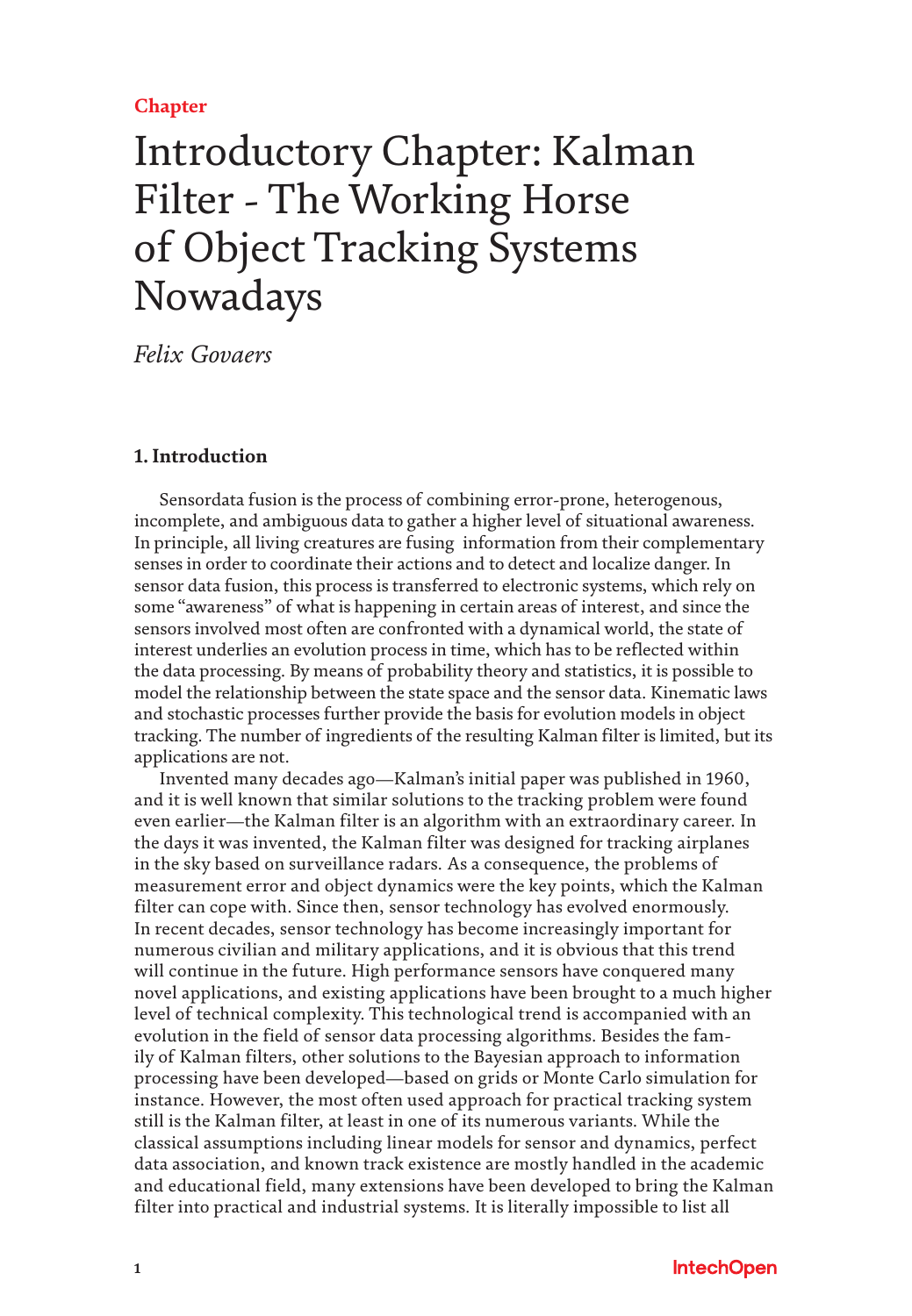methods that have been developed based on the Kalman filter, a few of the most important variations possibly would be:

- Extended and unscented Kalman filter (EKF/UKF) for nonlinear models.
- Multiple hypothesis tracking (MHT) for ambiguous data association.
- Interacting multiple model (IMM) for Markov Chain motion model systems.
- Distributed Kalman filter (DKF) and information filter for multisensor fusion.
- Random matrix model and hypersurface model for extended target tracking.
- Self-localization and mapping (SLAM) for autonomous navigation in unknown environments.

In the past decade, challenges in target tracking applications have changed again. Today, often heterogenous sensors such as radar, LIDAR, E/O and I/R cameras, and others are combined to achieve robustness and a high level of perception. Also, Kalman filters are applied to a great variety of applications where, for instance, intelligence data from social media or computer program logs for intrusion detection systems are combined to achieve situational awareness. And, of course, we may not omit the uprising self-driving cars, which might be the most famous application these days. It is a particularly interesting application, since the challenges involved are enormous: bias- and error-prone point clouds are obtained from partially scattering points in the environment, the quality highly depends on weather and daylight conditions, the environment might be unknown, and other participants might not be aware and have to be protected. And all this is safety critical. And the processing unit is supposed to be lightweight for economic reasons.

There are many more examples to demonstrate for further development, trends, and improvements of Kalman filter based algorithms, and I am happy that we have gathered some interest of practical relevance in this book.

#### **2. Kalman filter in the shed light of artificial intelligence**

Artificial intelligence (AI) comprises a wide range of technologies and methodologies such as machine learning (ML), support vector machines (SVM), logistic regression (LR), game theory, logic reasoning, and many more. The term was introduced once to highlight the increasing complexity of machines in combination with numerical algorithms for robotic perception for instance. In particular the success in image and video processing based on massive training data, well-tuned models, and high-performance hardware has created a boost in research and expectations for new AI applications and results in the past years. ML methods show good performances when it comes to perception task such as object classification and image segmentation; however, it will be hard to match the expectations on AI if models created and tested by engineers together with logic reasoning and the Bayes formalism are kept out of complex systems with decision-making and strategic situational awareness on a higher level. This is due to the fact that ML encodes correlations between input data and the resulting class very efficiently but does not have a concept to infer causality. Thus, a deeper understanding beyond a rough comparison of shallow features is not possible. But often, this is not enough. In particular when it comes to safety critical applications or even military use, a